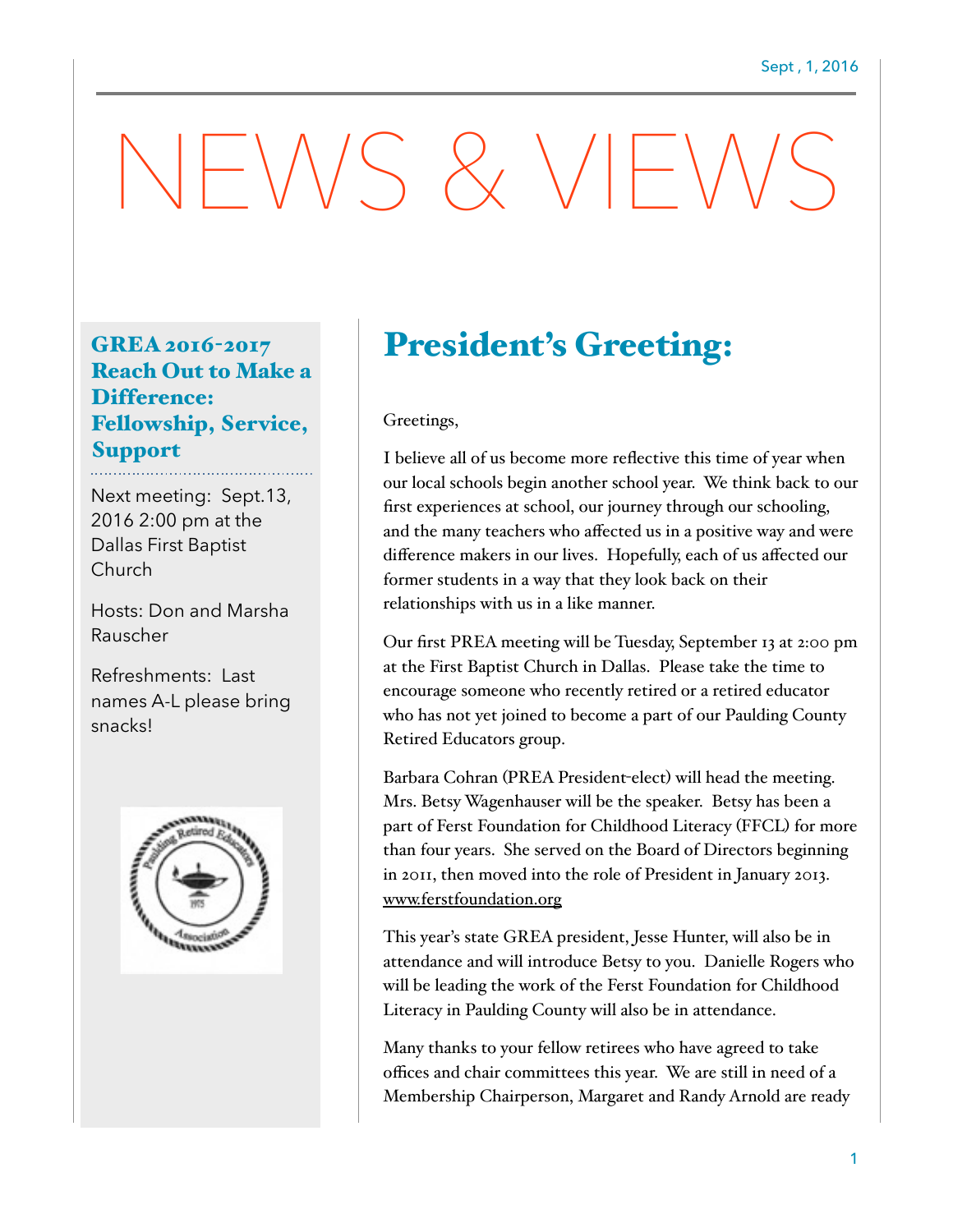#### **Community Outreach:**

**Paulding Helping Hands:** 

**Please bring items and /or donations for Paulding's Helping Hands to the meeting on Sept. 13th!!! If you would like to volunteer to work at Helping Hands call 770-443-1230. Volunteers are always needed!! Even 4 hours a week would be very helpful. Contact Marcia Bell if you would like more information.**

Check out:

[www.pauldingrea.org](http://www.pauldingrea.org)

and

[www.garetirededucators.org](http://www.garetirededucators.org)

Please share pictures or information that you would like added to the newsletter. Just email to [geolicamp@att.net.](mailto:geolicamp@att.net)

The Scrapbook Committee is open to all who are interested!!! Photos are needed for the scrapbook. Please contact Betty Vollenweider to join or to submit photos and information for the scrapbook!!!

to pass it on. Let us know if you would like to fill this job. you will get all the help you need from very experienced people. We meet 4 times a year (Sept. 13, Nov. 1, Jan. 10, and March 14) plus the New Retiree Luncheon in the Spring. Please don't miss an opportunity to come join us.

Regrettably I will not be at the first meeting. I have a work commitment in Camilla, GA with the Professional Association of Georgia Educators. I had planned to retire from this organization on June 30. Dr. Allen Magill, Executive Director of PAGE, asked me to stay on part time to lead three PAGE sponsored initiatives. It was hard to say no to someone who has been so good to me. I also enjoy the professional relationships that have been fostered with educators throughout Georgia. They need our help and support more than ever in today's very difficult times to teach in the public schools.

I have never left any employment situation where I missed the work near as much as I missed the relationships with people. The PREA meetings give each of us the opportunity to renew and continue those relationships.

Rita and I are enjoying being retired educators as I am sure that each of you are as well. It is a great time period in our lives and grandchildren are the icing on the cake.

As the incoming President of PREA, I have grown to better appreciate and respect the work of all the presidents and officers who have come before me. Their love of this organization and the people who are a part of it is immeasurable.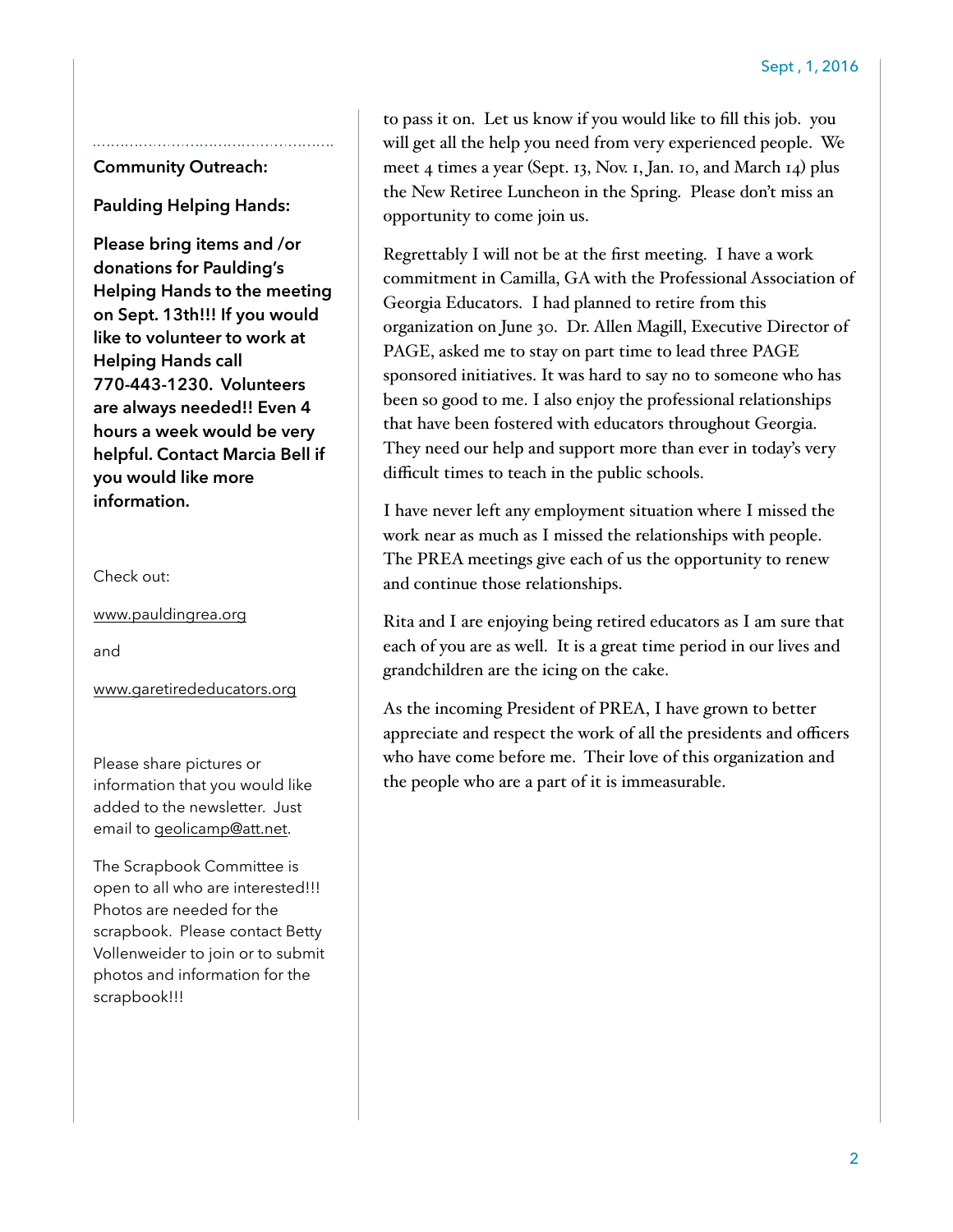Here are the goals of our PREA:

\*To provide opportunity for support and fellowship with friends and retired educators.

\*To provide an organizational framework through which retired educators can continue a life of service to fellow members, their active colleagues, and their communities.

\*To respond to community needs and encourage retired educators to contribute their talents and experience to the decision-making processes in their communities.

\*To familiarize retired and active educators with benefits of membership in the Local Unit and the State Organization.

Thank you again for supporting PREA and for the service that you gave to others during your career.

Respectfully,

Ricky Clemmons

#### Photos from our last meeting:

Mrs. Welch received a Flag of the United States as a door prize. Billy Hurst and Major are visiting with Betty Vollenweider after his presentation.